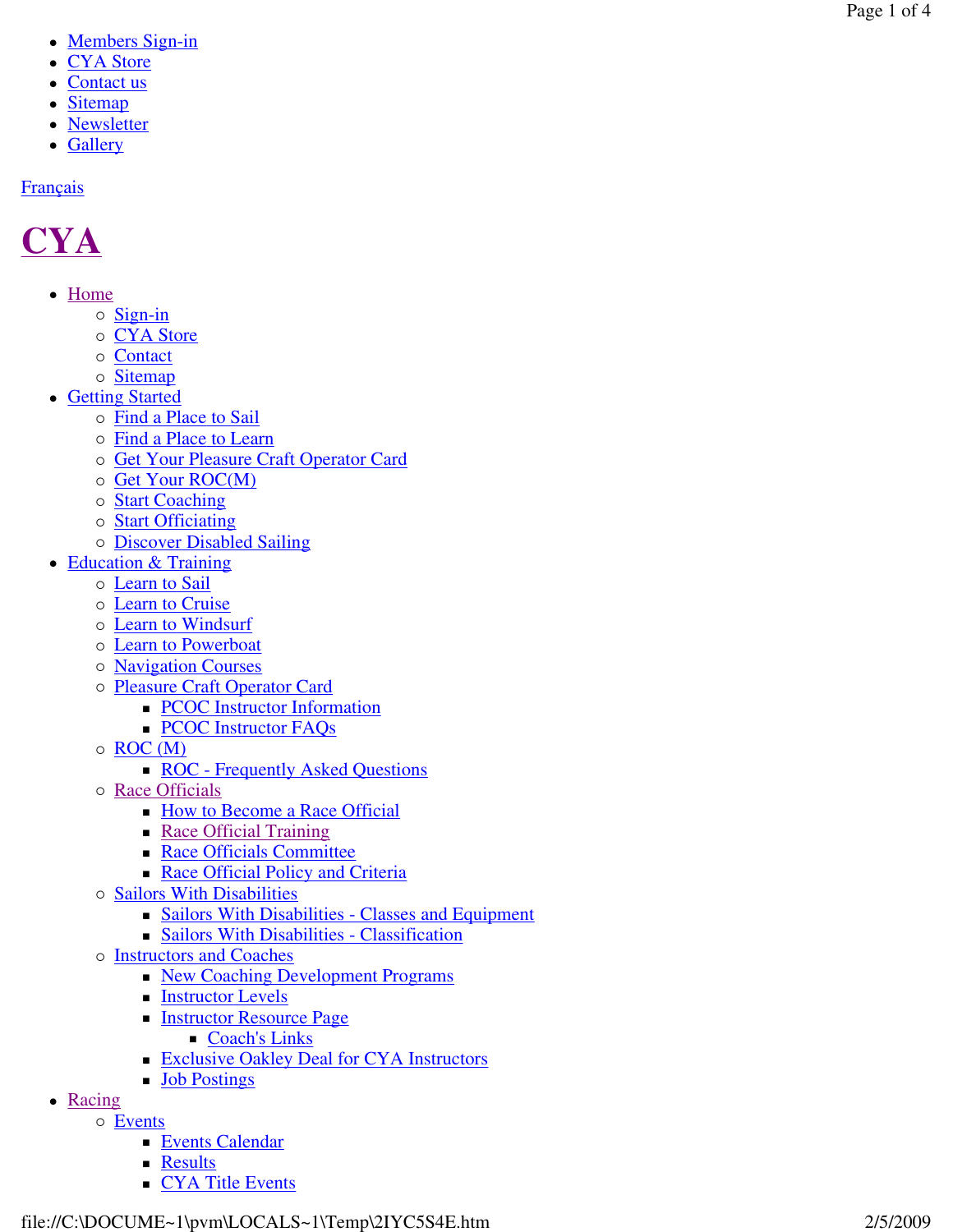- 2007 Title Events
- 2008 Title Events
- 2009 Title Events
- **Event Rotation**
- **2009 Canada Summer Games**
- o Regatta Organization
- o Race Officials
- o Rules and Regatta Management
	- Racing Rules of Sailing
	- Race Management Tools
	- **Eligibility**
	- **Experimental Arbitration System**
	- **Interpretations of the Racing Rules**
	- **Protests**
	- **Appeals**
	- **Measurement**
	- **PHRF**
	- U.S. Portsmouth Yardstick Numbers
- o Offshore Racing and Regulations
	- **Special Regulations**
	- **IRC** in Canada
	- **COLLEGE** Council
	- **Configure Sail Numbers**
- o Racing for Sailors with Disabilities
	- Disabled Sailing Associations
- National Sailing Teams
	- o Canadian Sailing team
		- **Canadian Sailing Team Members**
		- **Figure 4** Frequently Asked Questions
		- **Selection Criteria** 
			- **ISAF Criteria**
			- Canadian Olympic Committee
		- **Sailing Team History**
	- o Canadian Youth Sailing Teams
		- 2009 Canadian Youth Sailing Team
		- 2009 Canadian Optimist Dinghy Team
		- **Teams' Selection**
		- Youth Code of Conduct
	- o Ethics
	- o Resources
	- o Financial Assistance Program
	- o Olympic and Paralympic Classes
	- o Sport Canada AAP
	- o **Members**
	- o Olympic and Paralympic Games
	- o **Athlete Resources**
- Members
	- o Yacht and Sailing Clubs
		- **Club Members**
		- **RC Stevenson Boat Loan Fund**
	- o **Sailing Schools**
	- o CYA Camps
	- o Class Associations
	- o Provincial Sailing Associations
	- o **Affiliate Organizations**
	- o Corporate Members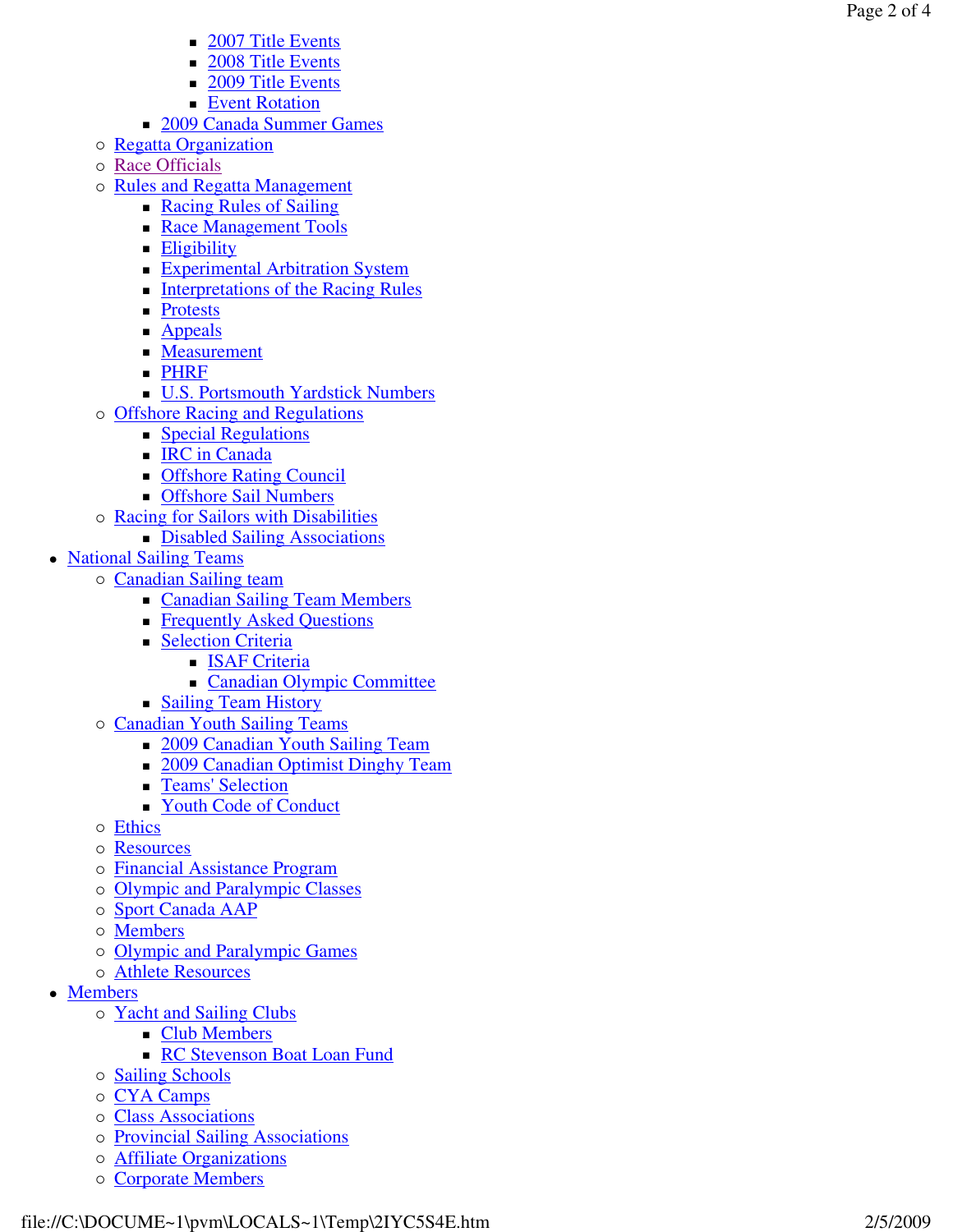- $\blacksquare$  Gul
- **Rolex**
- Salmon Cove
- **Gant**
- Fogh Marine
- Harken
- **McLube Sailkote**
- CYA Mosaik MasterCard
- Sailing World and Cruising World
- **Mercury Marine**
- Sailor Development
	- o Youth Code of Conduct
	- o High School Sailing
	- o Long Term Athlete Development Framework
- About
	- o **National Authority for Sailing** 
		- Sports Organizations in Canada
		- **International Sailing Organizations**
		- **National Sport Centres**
	- o **Strategic Plan**
	- o **Bylaws and Policies** 
		- **Bylaws**
		- **Policies** 
			- Financial Assistance Program
			- Volunteer Expense Policy
			- **Harassment Policy**
			- Conflict of Interest Policy
			- **Privacy Policy**
			- **Merchandise Policy**
			- Coaches Code of Conduct
		- **Regulations**
	- o CYA Board of Directors and Provincial Council
	- o Meetings
		- **Minutes**
	- o Awards
		- CYA Awards and Recognition
		- **Past Presidents**
		- Councillors of Honour
		- **Canadian Olympic Athletes** 
			- **Listed Alphabetically by year**
			- **Example 1** Listed Alphabetically by Class
			- **Listed Alphabetically by class by year**
		- **Canada Games Medalists**
	- o Contact Us
- Events
	- o **Meetings**
	- o **Annual General Meeting**
	- o Board of Directors Meetings
	- o **Committee Meetings**
	- o Sailor Development Committee
	- o **Accessible Sailing Planning**
	- o Divisional Meetings
	- o Racing Division
	- o Training Division
	- o Executive Committee Meetings
	- o Provincial Events